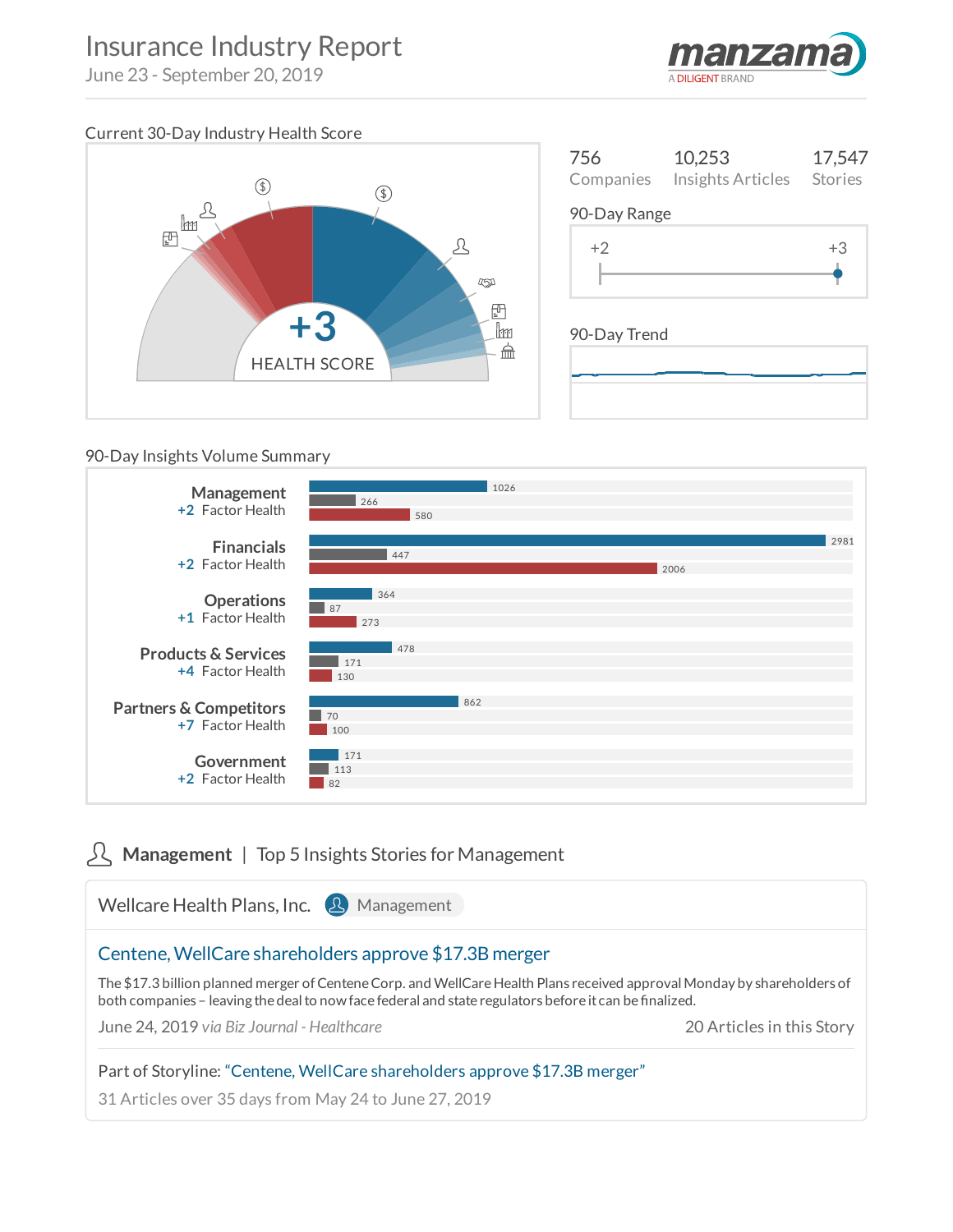Suncorp Group Limited **&** Management



Suncorp has appointed Steve Johnston as its next chief executive, with the newleader saying the conglomeratewillfocus on boosting performance.

September 8, 2019 *via The Sydney Morning Herald (SMH) - Headlines* 18 Articles in this Story

#### Part of Storyline: "Suncorp appoints Steve Johnston as CEO, [performance](https://insights.manzama.com/storylines/12612618/) in focus"

25 Articles over 4 days from September 8 to September 11, 2019

Aegon N.V. **2** Management

# Lard Friese to succeed Alex [Wynaendts](https://client.manzama.com/article/v/25528889242/159019?usrc=signals_view) as Aegon's CEO

THE HAGUE, Netherlands--(BUSINESS WIRE)--Regulatory News: Aegon announces that its Supervisory Board intends to propose the appointment of Lard Friese as Chief Executive Officer to the Annual General Meeting of Shareholders. He will join the company as CEO-designate effective March 1, ...

August 12, 2019 *via Business Wire Technology News* 14 Articles in this Story

#### Part of Storyline: "Lard Friese to succeed Alex [Wynaendts](https://insights.manzama.com/storylines/12469505/) as Aegon's CEO"

16 Articles over 1 day on August 12, 2019

AIG **A** Management

# AIG [NAMESOLSEN](https://client.manzama.com/article/v/25530832391/159019?usrc=signals_view) ASCHIEF ACTUARY OF GENERAL INSURANCE

Global re/insurer AIG has appointed Richard Olsen as chief actuary ofits general insurance segmentto align pricing, portfolio August 15, 2019 *via i-law - Informa Insurance News 24* 13 Articles in this Story

Part of Storyline: "AIG NAMES MCELROY AS HEAD OF NORTH AMERICA GENERAL [INSURANCE"](https://insights.manzama.com/storylines/12149462/)

71 Articles over 80 days from June 4 to August 22, 2019

Swiss RE **&** Management

# Swiss Re names Higginbotham CEO [ReinsuranceAsia,](https://client.manzama.com/article/v/25505987631/159019?usrc=signals_view) as Plunkett departs

Reinsurance giant Swiss Re has adjusted its leadership for the Asia region, naming Russell Higginbotham as its new CEO Reinsurance Asia, after the previous leader in that role Jayne Plunkett decided to depart the firm. Higginbotham has worked atSwiss ...

June 27, 2019 *via ReinsuranceNe.ws* 13 Articles in this Story

#### Part of Storyline: "Swiss Re names [Higginbotham](https://insights.manzama.com/storylines/11778221/) CEO Reinsurance Asia, as Plunkett departs"

30 Articles over 79 days from April 24 to July 11, 2019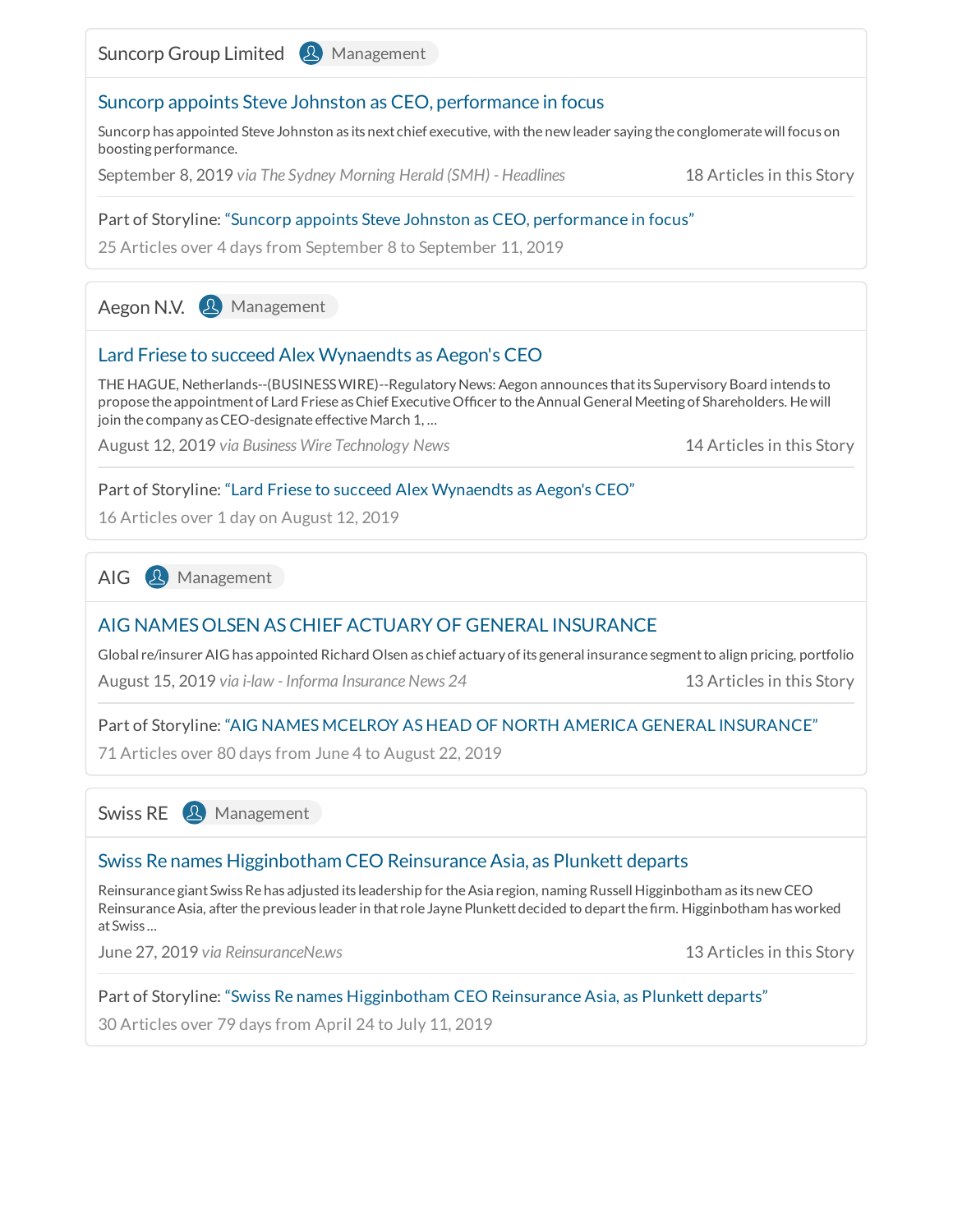# **Financials** | Top 5 Insights Stories for Financials

Mass Mutual <sup>(16</sup>) Financials

# Massmutual Trust Co. FSBADV Acquires 467 Shares of [UnitedHealth](https://client.manzama.com/article/v/25550890405/159019?usrc=signals_view) Group Inc

Massmutual TrustCo. FSB ADVraised its holdings in shares of UnitedHealth Group Inc (NYSE:UNH) by 3.5%in the second quarter, according to its most recent 13F filing with the Securities and Exchange Commission (SEC). The fund owned 13,673 shares ...

September 18, 2019 *via American Banking News* 41 Articles in this Story

#### Part of Storyline: ["Massmutual](https://insights.manzama.com/storylines/12647173/) Trust Co. FSB ADV Cuts Stake in American Express"

79 Articles over 4 days from September 17 to September 20, 2019

Tokio Marine Holdings, Inc. **(9)** Financials

# Tokio Marine Asset Management Co. Ltd. Increases Stock Holdings in Netflix, Inc.

Tokio Marine Asset Management Co. Ltd. raised its stake in Netflix, Inc. (NASDAQ:NFLX) by 13.6% during the 2nd quarter, according to its most recent filing with the Securities and Exchange Commission. The fund owned 1,231 shares of the Internet television ...

August 6, 2019 *via The Lincolnian Online* 25 Articles in this Story

Part of Storyline: "Tokio Marine Asset [Management](https://insights.manzama.com/storylines/12439566/) Co. Ltd. Increases Stock Holdings in Netflix, Inc."

36 Articles over 6 days from August 5 to August 10, 2019

Anthem Blue Cross and Blue Shield (9) Financials

# [InsurerAnthem](https://client.manzama.com/article/v/25518937890/159019?usrc=signals_view) tops 2Q expectations, hikes 2019 forecast

INDIANAPOLIS— Anthem topped second quarter expectations and raised its 2019 forecast again, as growth from one ofthe Blue Cross-Blue Shield insurer's more profitable coverage lines continued to boost revenue. The health insurer also said Wednesday that the start...

July 24, 2019 *via 680 News- Canada - Business News* 22 Articles in this Story

#### Part of Storyline: "Insurer Anthem tops 2Q [expectations,](https://insights.manzama.com/storylines/12385221/) hikes 2019 forecast"

22 Articles over 1 day on July 24, 2019

Other Insurance Industry News (9) Financials

# [Metropolitan](https://client.manzama.com/article/v/25504084372/159019?usrc=signals_view) Life Insurance Co NY Sells 945 Shares of TEGNA Inc.

Metropolitan Life Insurance Co NY reduced its position in shares of TEGNA Inc. (NYSE:TGNA) by 0.7% during the first quarter, according to the company in its most recent Form 13F filing with the Securities and Exchange Commission. The institutional investor ...

June 23, 2019 *via Modern Readers* 22 Articles in this Story

#### Part of Storyline: ["Metropolitan](https://insights.manzama.com/storylines/12129919/) Life Insurance Co. NY Acquires 8,443 Shares of Cryolife Inc"

410 Articles over 62 days from April 25 to June 25, 2019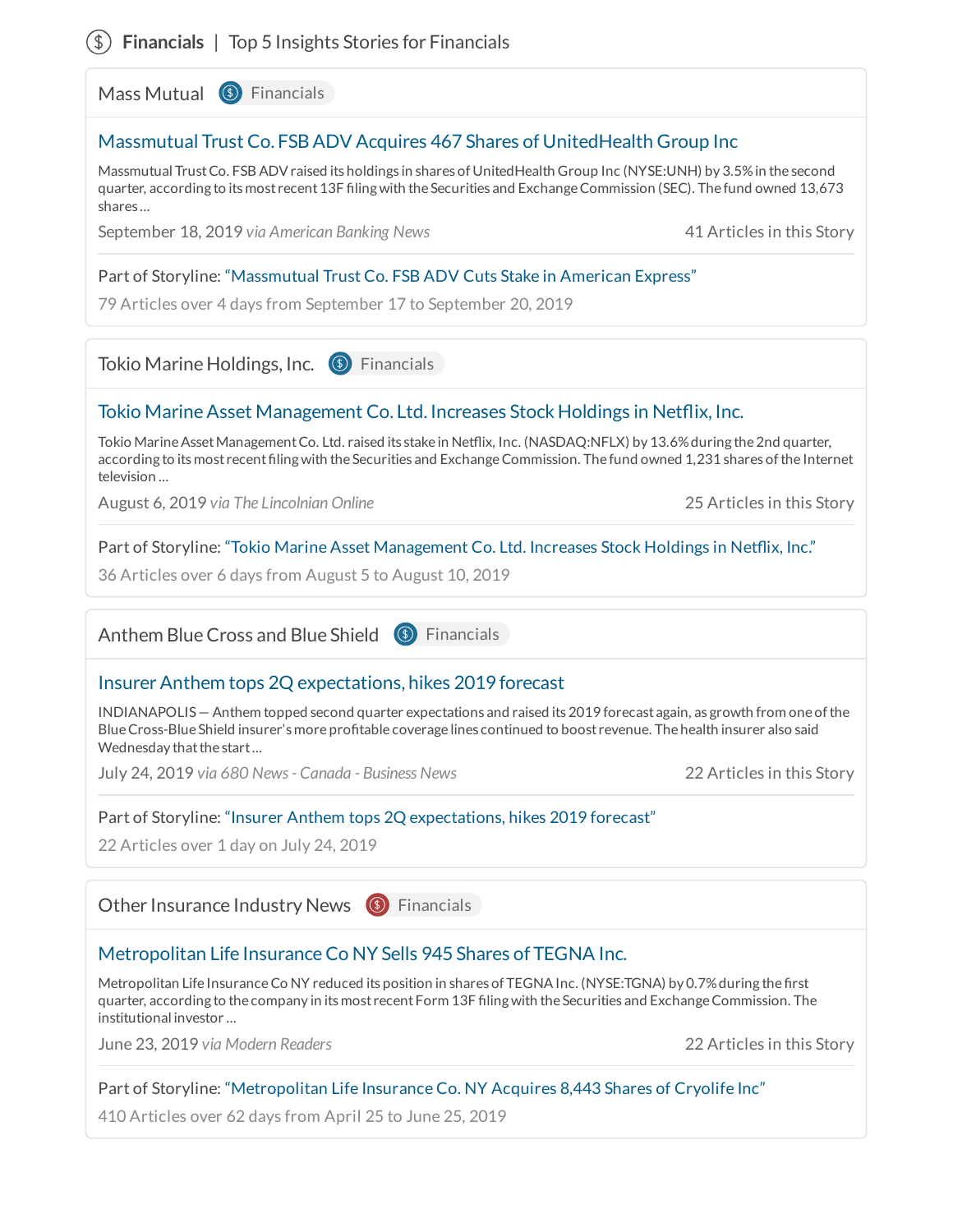Other Insurance Industry News <sup>(16</sup>) Financials [Metropolitan](https://client.manzama.com/article/v/25503731731/159019?usrc=signals_view) Life Insurance Co NY Cuts Holdings in CarMax, Inc Metropolitan Life Insurance Co NY lowered its stake in CarMax, Inc (NYSE:KMX) by 5.7% during the first quarter, according to the company in its most recent Form 13F filing with the SEC. The institutional investor owned 28,922 shares of the ... June 22, 2019 *via Modern Readers* 22 Articles in this Story Part of Storyline: ["Metropolitan](https://insights.manzama.com/storylines/12129919/) Life Insurance Co. NY Acquires 8,443 Shares of Cryolife Inc" 410 Articles over 62 days from April 25 to June 25, 2019 **IMM** Operations | Top 5 Insights Stories for Operations **BlueCross BlueShield** (**m**) Operations Premera [BlueCross](https://client.manzama.com/article/v/25512609083/159019?usrc=signals_view) pays states \$10 million over data breach SEATTLE (AP) — PremeraBlueCross is paying \$10 million to 30 states following an investigation into a major data breach. Washington Attorney General Bob Ferguson announced the settlement Thursday, several weeks after the company said it would spend \$74 ... July 11, 2019 *via KCPQ Q13 Fox News* 39 Articles in this Story Part of Storyline: ["Premera](https://insights.manzama.com/storylines/12123677/) Blue Cross pays states \$10 million over data breach" 73 Articles over 69 days from May 31 to August 7, 2019 Genworth Financial, Inc. (1888) Operations Brookfield Business Partners takes [controlling](https://client.manzama.com/article/v/25529592150/159019?usrc=signals_view) stake in Genworth Canada TORONTO - Brookfield Business Partners has signed a deal to buy a controlling interest in Genworth MI Canada Inc. for \$2.4 billion. Under the deal, Brookfield has agreed acquire 48.9 million shares or a roughly 57 per cent interest in ... August 13, 2019 *via Lethbridge Herald - Business* 27 Articles in this Story Part of Storyline: "Brookfield Business Partners takes controlling stake in Genworth Canada" 31 Articles over 4 days from August 13 to August 16, 2019 Other Insurance Industry News (m) Operations Payouts from insurance policies may fuel [ransomware](https://client.manzama.com/article/v/25552102655/159019?usrc=signals_view) attacks CHICAGO (AP) — The call came on a Saturday in July delivering grim news: Many ofthe computer systems serving the government of LaPorte County, Indiana, had been taken hostage with ransomware. The hackers demanded \$250,000. No way, thought County ... September 20, 2019 *via Seattle PI - Local Business* 23 Articles in this Story Part of Storyline: "Payouts from insurance policies may fuel [ransomware](https://insights.manzama.com/storylines/12537553/) attacks" 36 Articles over 30 days from August 22 to September 20, 2019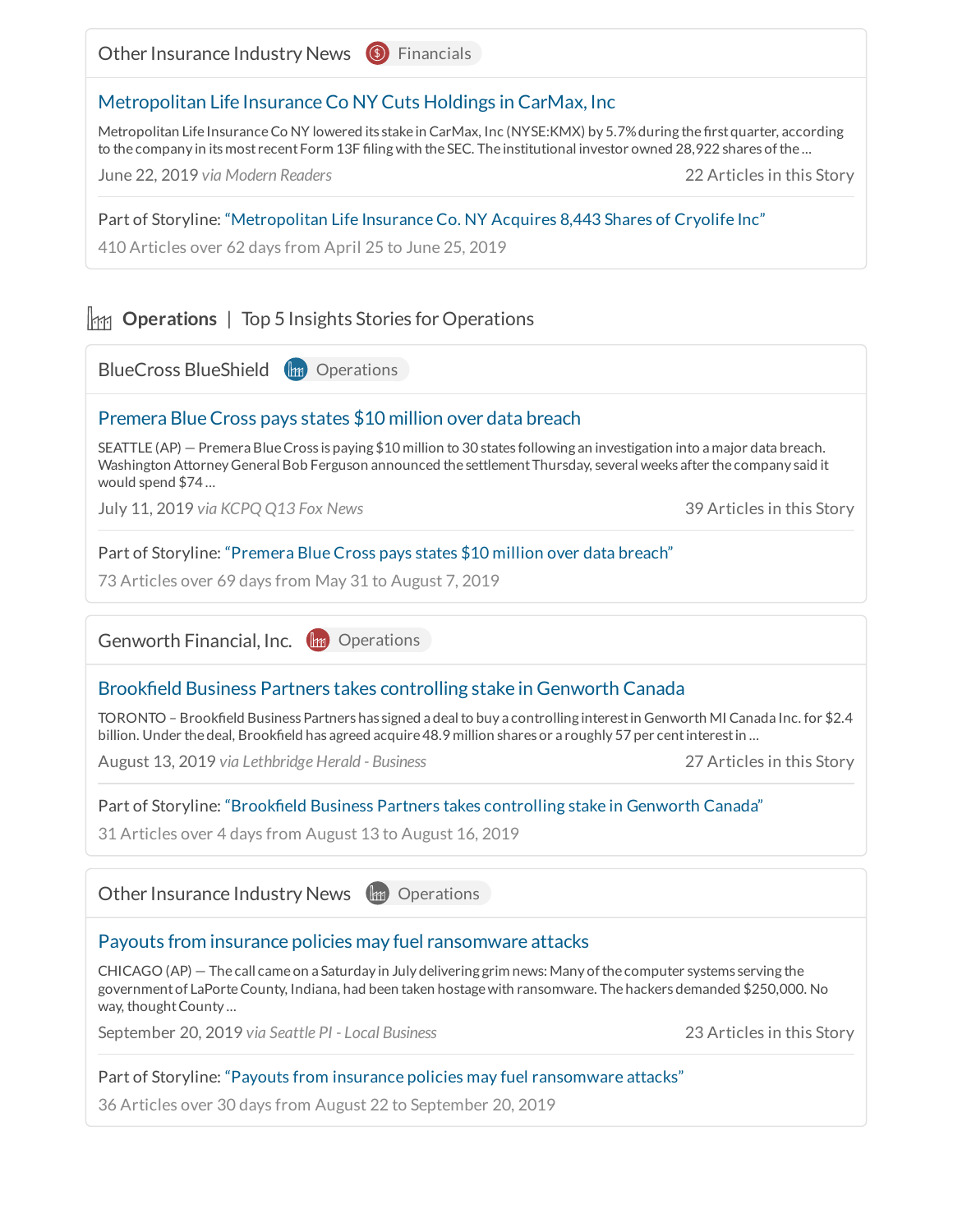Anbang Insurance Group (111) Operations

### [Anbang](https://client.manzama.com/article/v/25546611211/159019?usrc=signals_view) Sells Its U.S. Luxury Hotels to South Korea's Mirae for \$5.8 Billion

Anbang Insurance Group agreed to sell a luxury hotel portfolio for a little more than \$5.8 billion to South Korea's Mirae Asset Management, marking the end oftheChinese insurer's short-lived investmentin the properties. The properties include the Westin ...

September 11, 2019 *via Skift Travel News* 14 Articles in this Story

#### Part of Storyline: ["Anbang](https://insights.manzama.com/storylines/12484178/) Sells Its U.S. Luxury Hotels to South Korea's Mirae for \$5.8 Billion"

20 Articles over 34 days from August 15 to September 17, 2019

Anbang Insurance Group (111) Operations

### Anbang's Japan properties up for sale, [Blackstone](https://client.manzama.com/article/v/25530074803/159019?usrc=signals_view) seen bidding

TOKYO (Reuters) -China's troubled Anbang InsuranceGroup has putits \$2.4 billion property portfolio in Japan up for sale and previous owner BlackstoneGroup (BX.N) is bidding, two people familiar with the company's plans said. FILE PHOTO: People enter ...

August 14, 2019 *via Reuters- Business News* 13 Articles in this Story

#### Part of Storyline: "Anbang's Japan properties up for sale, [Blackstone](https://insights.manzama.com/storylines/12477344/) seen bidding"

14 Articles over 2 days from August 14 to August 15, 2019

# **Products & Services** | Top 5 Insights Stories for Products & Services

Other Health Insurance Industry News **B** Products & Services Health insurance [companies](https://client.manzama.com/article/v/25525363609/159019?usrc=signals_view) are useless. Get rid of them Sens. Bernie Sanders of Vermont and Elizabeth Warren of Massachusetts were among only four Democratic candidates for the presidential nomination who advocated abolishing private health insurance during the first round of debates on July 30 and 31. The otherswere ... August 5, 2019 *via LA Times- Business News* 22 Articles in this Story

#### Part of Storyline: "Health insurance [companies](https://insights.manzama.com/storylines/12222874/) are useless. Get rid of them"

24 Articles over 46 days from June 21 to August 5, 2019

Geico **D** Products & Services

#### GEICO Associate Achieves Customer Service Milestone

BUFFALO, N.Y.--(BUSINESS WIRE)-- #NewYork--Emily Lynch is the first GEICO service associate to make the Chairman's Club Gold Tier for 10 years.

September 14, 2019 *via Buiness Wire - Consumer News* 11 Articles in this Story

#### Part of Storyline: "GEICO Associate Achieves Customer Service [Milestone"](https://insights.manzama.com/storylines/12638341/)

11 Articles over 1 day on September 14, 2019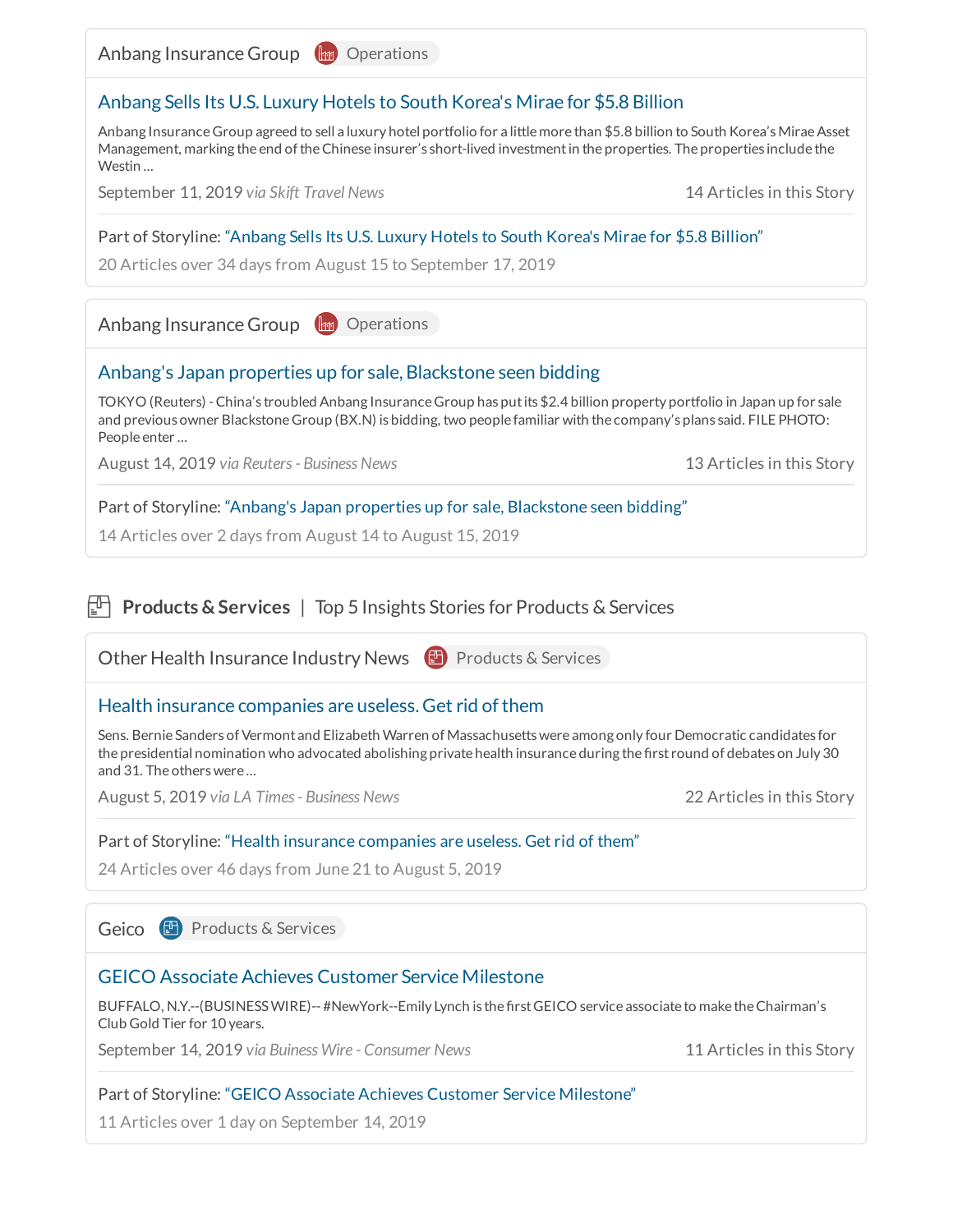

# **Partners & Competitors** | Top 5 Insights Stories for Partners & Competitors

**Prudential Financial ( Partners & Competitors** 

# Prudential to buy online startup Assurance IQ for \$2.35 bln

(Reuters) - Prudential Financial Inc has agreed to acquire online startup Assurance IQ Inc for \$2.35 billion, theWall Street Journal reported on Thursday, citing executives oftheU.S. insurer. Prudential would provide up to \$1.15 billion in additional cash ...

September 5, 2019 *via Reuters UK - Financial Services News* 28 Articles in this Story

# Part of Storyline: ["Prudential](https://insights.manzama.com/storylines/12600742/) to buy online startup Assurance IQ for \$2.35 bln"

43 Articles over 7 days from September 5 to September 11, 2019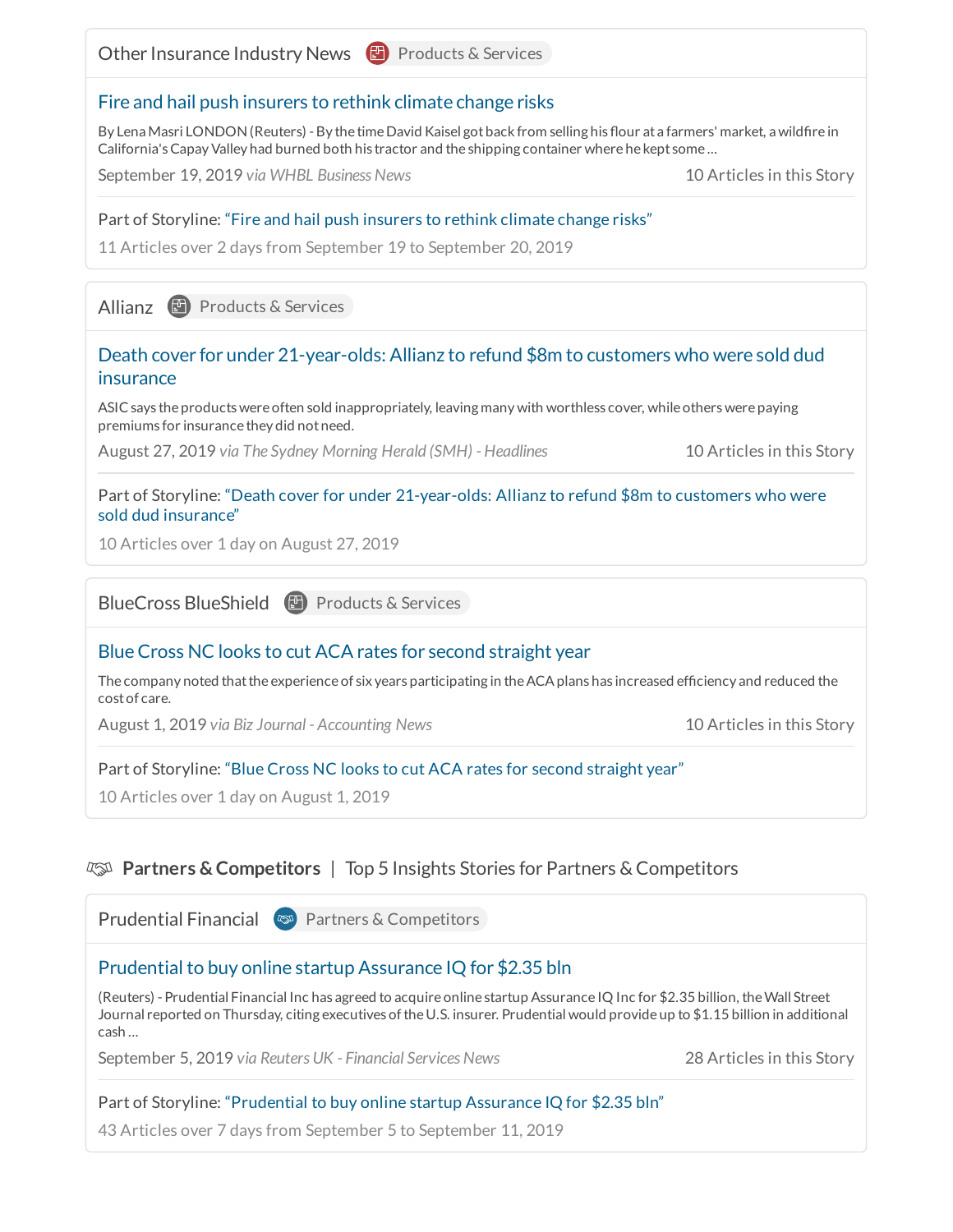

Aetna Inc. (
<sup>23</sup> Partners & Competitors

# Aetna deal begins to pay off for CVS

WOONSOCKET, R.I.  $-$  CVS swung back to a profit in the second quarter and easily beat expectations thanks in part to its acquisition of the health insurer Aetna. The drugstore on Wednesday reported profits of \$1.94 billion, or \$1.49 per ...

August 7, 2019 *via 660 News* 28 Articles in this Story

#### Part of Storyline: ["Aetna](https://insights.manzama.com/storylines/12080471/) deal begins to pay off for CVS"

65 Articles over 83 days from May 17 to August 7, 2019

Principal Financial Group, Inc. (  $\bullet$  Partners & Competitors

# Principal closes \$1.2 billion deal to buy Wells Fargo [retirement](https://client.manzama.com/article/v/25508008093/159019?usrc=signals_view) business

Research shows thatmany people are confused about saving for retirement. Elizabeth Keatinge has more. Buzz60 Principal Financial Group says ithas closed its purchase oftheWells Fargo's InstitutionalRetirement&Trustbusiness. Principal said Monday it is beginning ...

July 1, 2019 *via Des Moines Register - Business News* 24 Articles in this Story

#### Part of Storyline: "Principal closes \$1.2 billion deal to buy Wells Fargo [retirement](https://insights.manzama.com/storylines/12260338/) business"

30 Articles over 7 days from July 1 to July 7, 2019

United HealthCare (  $\sqrt{2}$  Partners & Competitors

### [UnitedHealthcare](https://client.manzama.com/article/v/25507884134/159019?usrc=signals_view) may cut ties with some Alabama hospitals

BIRMINGHAM, Ala. (AP) — UnitedHealthcare and the University of Alabama Birmingham Health System haven't reached an agreement to renew its hospital contracts leaving about 25,000 members wondering about their coverage. News outlets reports UnitedHealthcare will cut ties with UAB if...

July 1, 2019 *via SFGate - National News* 22 Articles in this Story

#### Part of Storyline: ["UnitedHealthcare](https://insights.manzama.com/storylines/12256189/) may cut ties with some Alabama hospitals"

22 Articles over 1 day on July 1, 2019

Charles Taylor Plc (Southers & Competitors

# Charles Taylor : agrees [purchase](https://client.manzama.com/article/v/25551081940/159019?usrc=signals_view) deal to go private

(marketscreener.com) (Reuters) - British insurance services firm Charles Taylor Plc said on Thursday it agreed to a 261 million pounds takeover by a firm backed by private equity firm Lovell Minnick Partners.... http://www.marketscreener.com/CHARLES-TAYLOR-PLC-4001773/news/Charles-Taylor-agrees-purchase-deal-to-goprivate-29226632/?utm\_medium=RSS&utm\_content=20190918

September 19, 2019 *via 4 Traders News* 21 Articles in this Story

#### Part of Storyline: "Charles Taylor agrees [purchase](https://insights.manzama.com/storylines/12653854/) deal to go private"

24 Articles over 1 day on September 19, 2019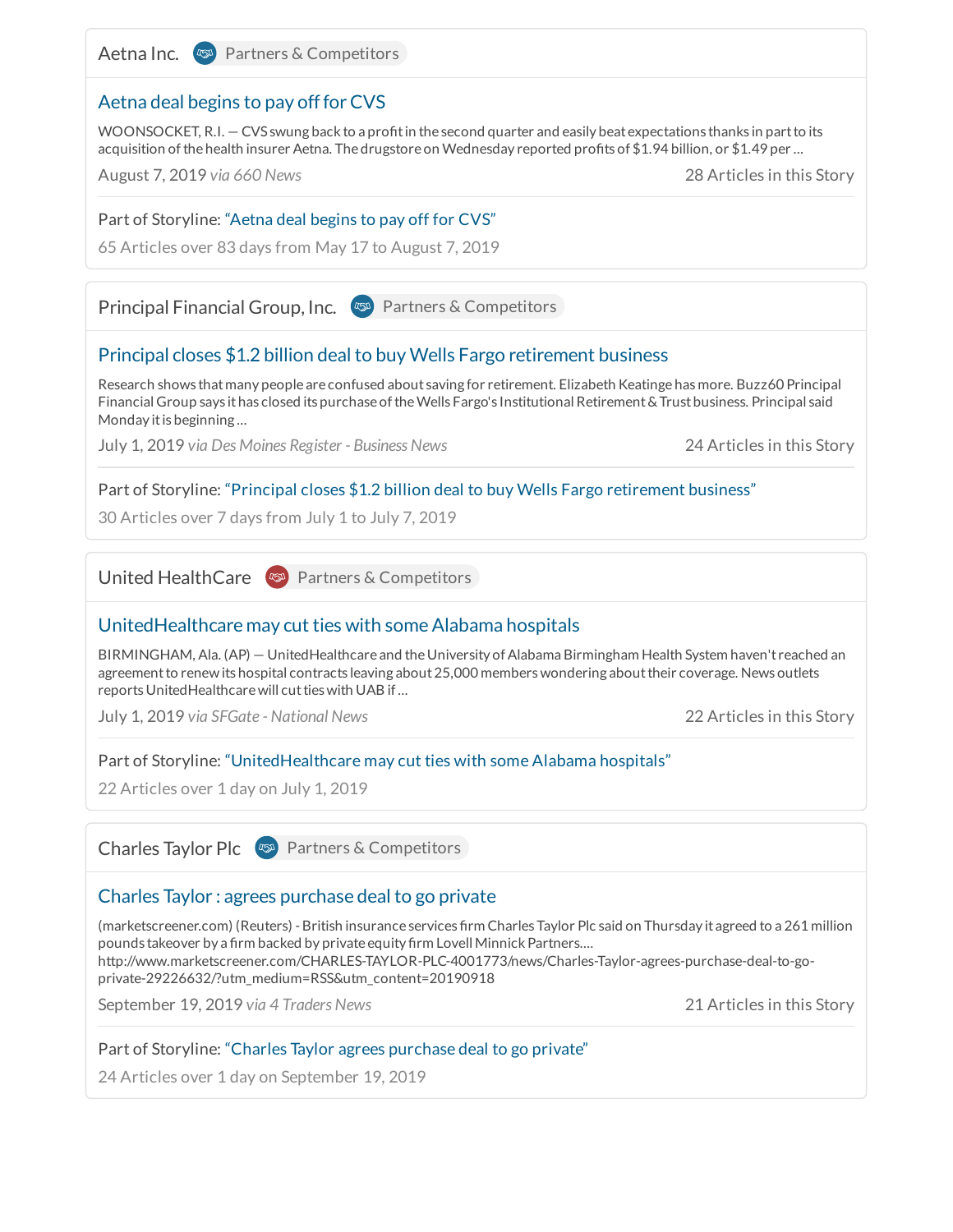# **Government** | Top 5 Insights Stories for Government

Aetna Inc. (d) Government

# US judge signs off on \$69B acquisition of Aetna by CVS, clearing away final roadblock to the [blockbuster](https://client.manzama.com/article/v/25543276380/159019?usrc=signals_view) deal

A federal judge on Wednesday signed off on the \$69 billion acquisition of Aetna Inc. by CVS Health Corp., clearing away the last obstacle to the blockbuster deal that closed last year. The Justice Department approved the deal last October ...

September 5, 2019 *via St. Louis Post-Dispatch - Business* 31 Articles in this Story

Part of Storyline: "US judge signs off on \$69B acquisition of Aetna by CVS, clearing away final roadblock to the [blockbuster](https://insights.manzama.com/storylines/12596496/) deal"

55 Articles over 6 days from September 4 to September 9, 2019

Aetna Inc. (d) Government

### U.S. judge approves CVS purchase of insurer Aetna

FILE PHOTO: Logos of CVS and Aetna are displayed on a monitor above the floor of the New York Stock Exchange shortly after the opening bell in New York, U.S., December 5, 2017. REUTERS/Lucas Jackson WASHINGTON (Reuters) - A federal ...

September 4, 2019 *via Reuters Company News* 19 Articles in this Story

Part of Storyline: "US judge signs off on \$69B acquisition of Aetna by CVS, clearing away final roadblock to the [blockbuster](https://insights.manzama.com/storylines/12596496/) deal"

55 Articles over 6 days from September 4 to September 9, 2019

Other Health Insurance Industry News (a) Government

# Trump order aims to [disclose](https://client.manzama.com/article/v/25504748691/159019?usrc=signals_view) real costs for health care

President Donald Trump signed an executive order Monday that calls for upfront disclosure by hospitals of actual prices for common tests and procedures to keep costs down. The idea is to give patients practical information that they can use ...

June 24, 2019 *via ABC News- Health* 16 Articles in this Story

#### Part of Storyline: ["Trump](https://insights.manzama.com/storylines/12226774/) signs order that aims to reveal real health care costs"

44 Articles over 5 days from June 24 to June 28, 2019

Other Health Insurance Industry News (a) Government

#### [Trump](https://client.manzama.com/article/v/25504790255/159019?usrc=signals_view) signs order that aims to reveal real health care costs

WASHINGTON (AP) – President Donald Trump signed an executive order Monday that calls for upfront disclosure by hospitals of actual prices for common tests and procedures to help keep costs down . The idea is to give patients practical information ...

June 24, 2019 *via AP Top Political News* 12 Articles in this Story

#### Part of Storyline: ["Trump](https://insights.manzama.com/storylines/12226774/) signs order that aims to reveal real health care costs"

44 Articles over 5 days from June 24 to June 28, 2019